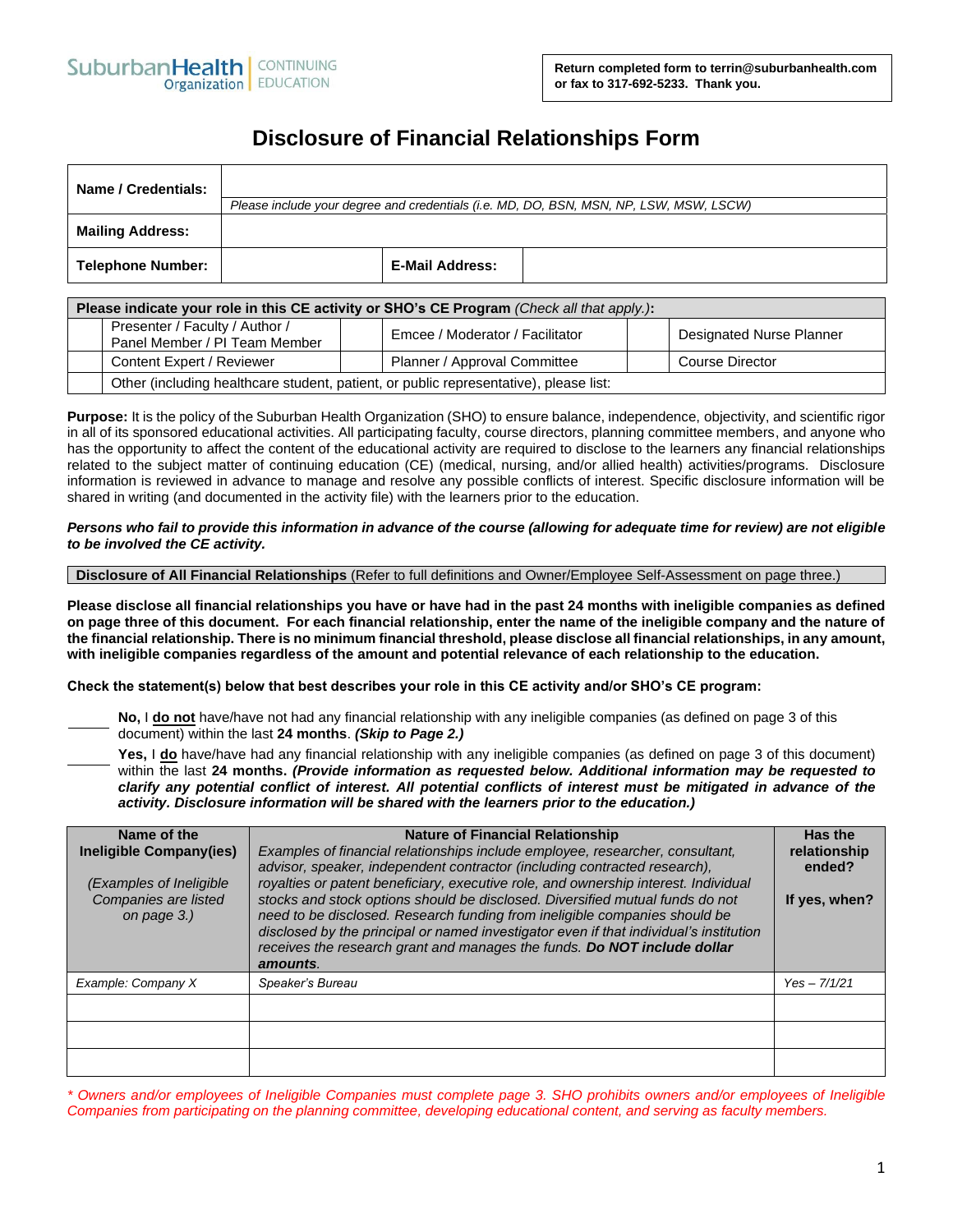# **Faculty Disclosure of Off-Label and/or Investigational Uses**

If at any time during the educational activity, I discuss an off-label/investigative use of a commercial product/device, I understand that I must provide disclosure of that intent.

**No,** I do not intend to discuss an off-label/investigative use of a commercial product/device.

Yes, I do intend to discuss off-label/investigative use(s) of the following commercial product(s)/device(s). Explain below.

# **Statement/Rules of SHO/ISMA/ACCME/ONA to Ensure Content Validation**

**Please read the statements/rules of SHO/ISMA/ACCME below. We would like to enlist your help to ensure the educational content is fair and balanced and that all clinical content supports safe and effective patient care. If you have any questions regarding your ability to comply, please contact Terri Neaderhiser, SHO CE Program Administrator, at 317-295-5283, or by e-mail at terrin@suburbanhealth.com.** 

- All recommendations for patient care in accredited continuing education must be based on current science, evidence, and clinical reasoning, while giving a fair and balanced view of diagnostic and therapeutic options.
- All scientific research referred to, reported, or used in accredited education in support or justification of a patient care recommendation must conform to the generally accepted standards of experimental design, data collection, analysis, and interpretation. Citations of work are recommended.
- The content and/or presentation of the information with which I am involved will promote quality or improvements in healthcare and will not promote a specific business interest of an ineligible company.
- Recommendations involving diagnosis and treatment discussed in the presentation will be based on evidence which is accepted within the profession of medicine as adequate justification for their indications and contraindication in the care of patient.
- Although accredited continuing education is an appropriate place to discuss, debate, and explore new and evolving topics, these areas need to be clearly identified as such within the program and individual presentations. It is the responsibility of accredited providers to facilitate engagement with these topics without advocating for, or promoting, practices that are not, or not yet adequately based on current science, evidence, and clinical reasoning.
- Content in the accredited education cannot advocate for unscientific approaches to diagnosis or therapy, and cannot promote recommendations, treatment, or manners of practicing healthcare that are determined to have risks or dangers that outweigh the benefits or are known to be ineffective in the treatment of patients.
- Educational content must be free of marketing or sales of products or services. I understand I cannot promote or sell products or services that serve my professional or financial interests during an accredited education.
- I understand SHO staff may need to review my presentation and/or content and check my references prior to the activity, and I will provide educational content and resources in advance, as requested.
- I understand that commercial entity corporate names, product group messages, or logos should not appear on my slides or handouts.
- If I am discussing specific health care products or services, I will use generic names to the extent possible. If I need to use brand/trade names, I will use brand/trade names from several companies when available, and not just brand/trade names from any single company.
- If I am discussing any product use that is off label, I will disclose that the use or indication in question is not currently approved by the FDA for labeling or advertising.
- If I have been trained or utilized by an ineligible company or its agent as a speaker (e.g., speaker's bureau for any ineligible company), the promotional aspects of the presentation will not be included in any way with this activity.
- If I am presenting research funded by an ineligible company, the information presented will be based on generally accepted scientific principles and methods and will not promote the commercial interest of the funding company.
- If I am presenting research studies, I will include weaknesses and strengths of each study, in addition to harms and benefits of specific products. I will also discuss studies presenting different conclusions about the product, if available.
- I understand that a SHO representative may be attending the event to ensure that my presentation is educational, and not promotional, in nature.

# **Declaration / Attestation**

.

I have read and agree to the statement / rules listed above. I will uphold the SHO CE standards to ensure balance, independence, objectivity, and scientific rigor in my role in the planning, development, or presentation of this CE activity. I understand that CE guidelines prohibit me from accepting any reimbursement (financial, gifts, or in-kind exchange) for this presentation from any source other than the accredited/approved CE provider (SHO) or its educational partner (or fiscal agent).

**By signing or electronically entering my name below, I attest that the completed information is accurate. I also agree to submit an updated form when changes occur. Please accept electronic completion below as my signature.**

### **Signature / Printed Name Date:**

Thank you for providing us with this information. **Return completed form to: Terri Neaderhiser at terrin@suburbanhealth.com.**